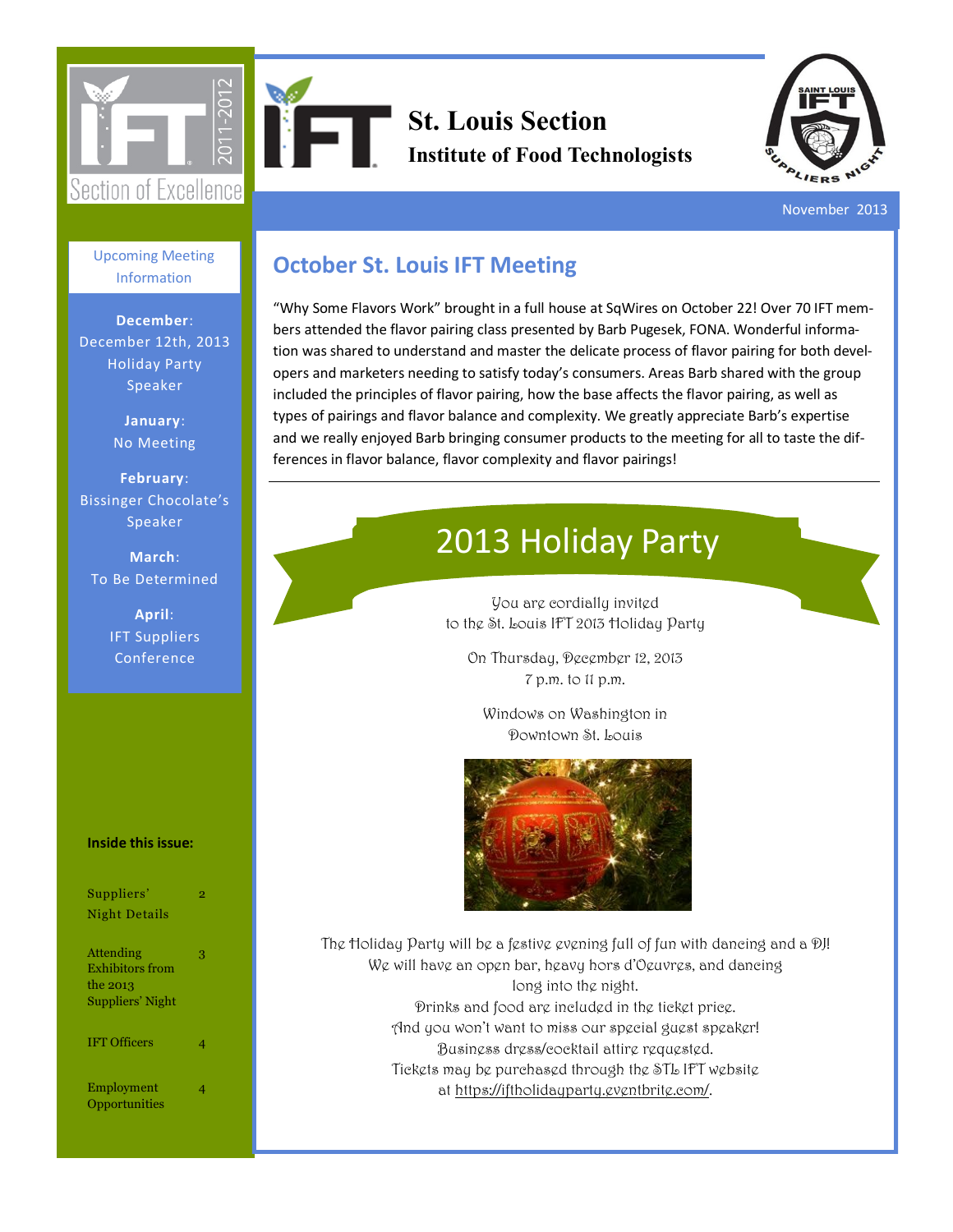Page 2

### **Suppliers' Night Details**

**Date: April 10th, 2014**

**Location: Renaissance Grand 800 Washington Avenue St. Louis, MO 63101**

**Technical Sessions: 1:00—3:30pm**

**Show: 3:00—6:30pm**

**After-party: 7:00—10:00pm**

**Go to the St. Louis IFT website for more information and to register!**



#### **Special Hotel Rate:**

Coming from out of town or just want to stay out late? We have reserved a block of rooms at a special rate at the Renaissance Grand. Please follow the link to the hotel's dedicated website for more information or call the hotel at:

Phone: 1-877-303-0104 / 1-800-397-1282 Reference the: 2014 INSTITUTE OF FOOD TECHNOLOGISTS SUPPLIERS CONFERENCE

#### **After Party:**

We are hosting a post show party at Lucas Park Grille on Washington Ave! This venue is within walking distance of the exhibit hall or has valet parking for \$3. Plan to come for drinks, dinner, and dancing starting at 7 pm! There is a private banquet room still available for any interested vendor(s). Please contact this venue if you would like to make plans for your clients separate from the mingling/dancing/bar area post show STL IFT event. The dinner menu is FANTASTIC, and so is the food!

#### **Vendor Registration:**

Vendor registration is open. Please go to the STL IFT website to register.

*St. Louis IFT is looking for Technical Speakers! We need at least 3-4 speakers to present current technology and/or trends. Please provide any suggestions to Board Members!*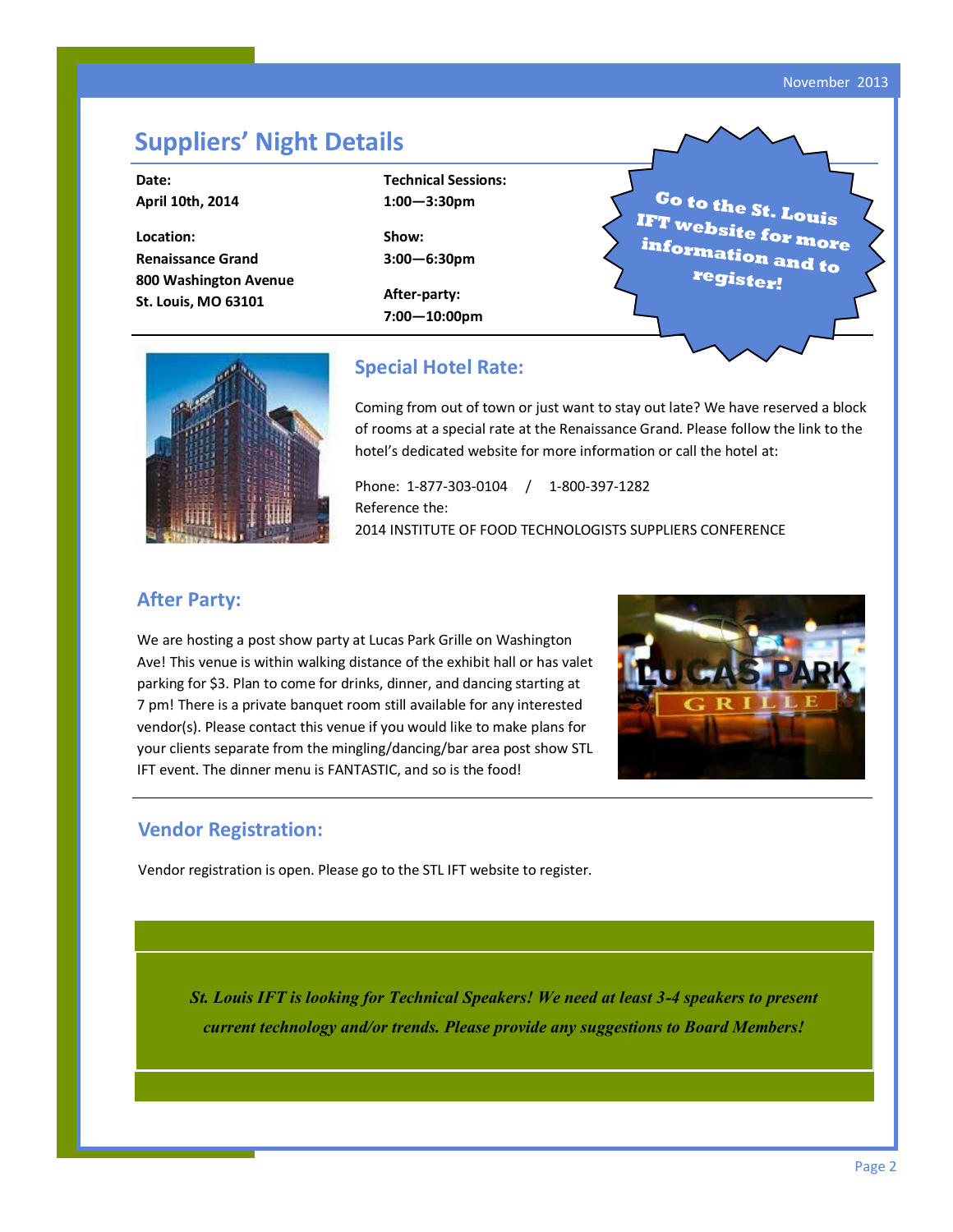### **Attending Exhibitors from the 2013 Suppliers' Night**

- ADM
- American Casein Company/Custom Drying
- Ampak Company
- Autocrat
- Barry-Callebaut
- Bio Springer
- Brenntag
- Butter Buds Food Ingredients
- Caravan Ingredients
- Carmi Flavor and Fragrance
- Cereal Ingredients
- Coast Southwest, Inc
- Commercial Creamery Co
- David Michael and Co
- DSM Nutritional Products
- DuPont Nutrition and Health
- Elite Spice
- EMSL Analytical
- First Choice Ingredients
- Flavor Producers Inc
- Flavorchem
- Food Ingredient Solutions, LLC
- Fortitech, Inc
- G&K Sales
- Gamay
- Glanbia Nutritionals
- Gold Coast Ingredients
- Great Plains Analytical Laboratories
- Herbstreith and Fox
- ICL Food Specialties
- Ingredients Inc
- Ingredion Inc
- International Food Products
- J.M. Swank
- Lilar Corporation
- Lipscomb Chemical Company
- Malt Products
- Matsutani America
- Metarom Neotech
- Mother Murphy's
- Natural Enrichment Industries
- NPAL
- Olds Products Co
- Pecan Deluxe Co
- Penford Food Ingredients
- Prinova
- Quality Ingredients
- Riviana Foods Inc
- ROHA USA
- Sensient Colors
- Sensory Effects
- Sethness Products Company
- St. Louis Food Ingredients
- Swiss Valley Farms
- The Wright Group
- TIC Gums
- Virginia Dare
- Weber Flavors